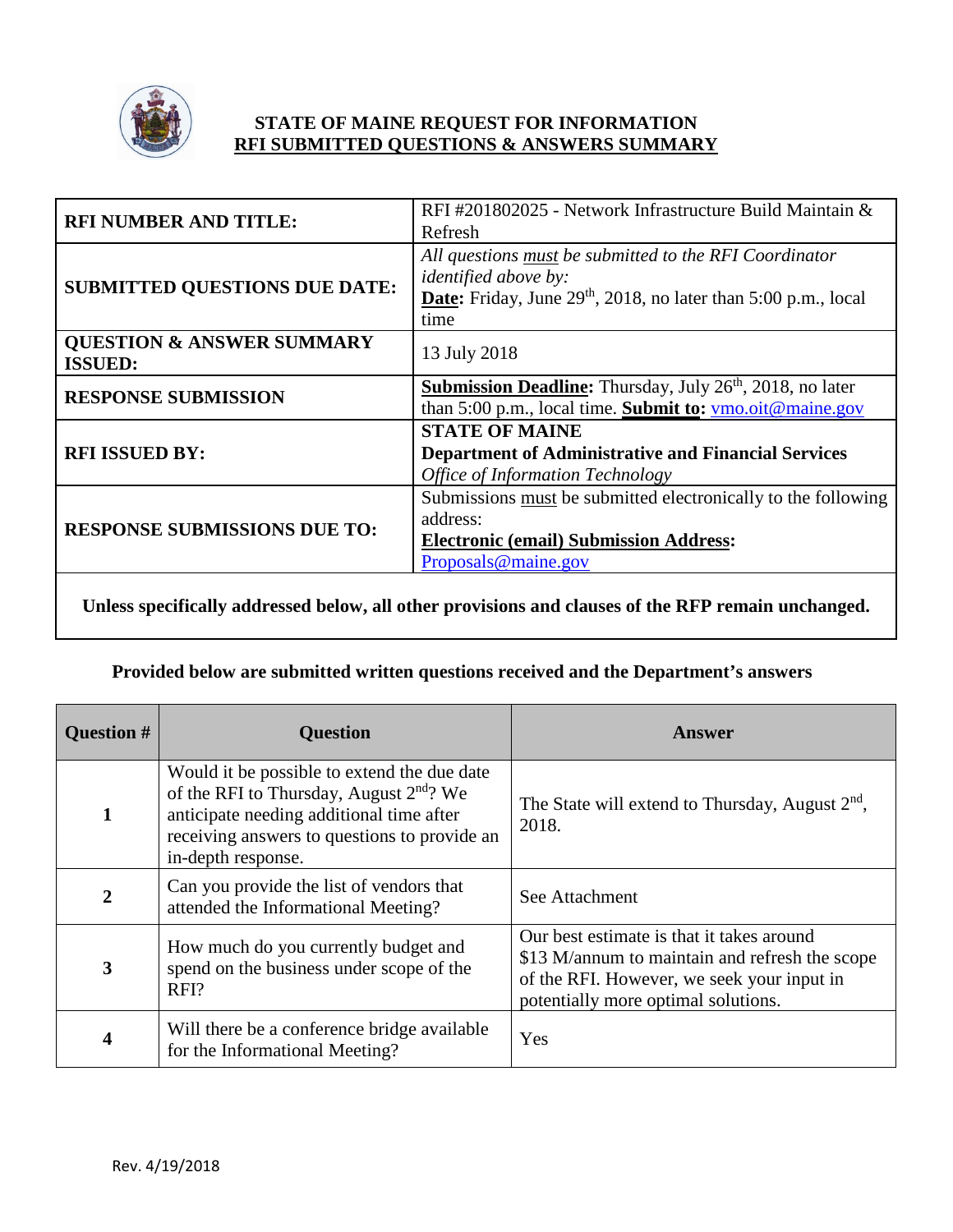# **RFI #201802025 - Network Infrastructure Build Maintain & Refresh - SUBMITTED Q & A SUMMARY PAGE 2 of 10**

| Question # | <b>Question</b>                                                                                                                                                                                                                                                                                                                                   | <b>Answer</b>                                                                                                                                                                                                                              |
|------------|---------------------------------------------------------------------------------------------------------------------------------------------------------------------------------------------------------------------------------------------------------------------------------------------------------------------------------------------------|--------------------------------------------------------------------------------------------------------------------------------------------------------------------------------------------------------------------------------------------|
| 5          | After we receive your answers, will there be<br>a second round of questions?                                                                                                                                                                                                                                                                      | N <sub>o</sub>                                                                                                                                                                                                                             |
| 6          | Appendix C - State Locations, p. 14-23 -<br>Please provide postal codes (zips), site type<br>(data center, Augusta Metro facilities, and<br>remote sites) number of employees and<br>bandwidth requirements per site.                                                                                                                             | The State had provided City and Street address<br>in the RFI.                                                                                                                                                                              |
| 7          | Appendix D-1, p. 24 - Can you provide a<br>current network diagram(s)?                                                                                                                                                                                                                                                                            | The State of Maine is looking for<br>recommendations on proposed designs not<br>duplication. There for the current design should<br>not be considered as the Design. The State is<br>seeking your input on proposing solutions.            |
| 8          | Appendix D-1, p. 24 - Is all networking<br>equipment in a 7-year cycle or only specific<br>item on a 7 year cycle? Do you refresh<br>faster today?                                                                                                                                                                                                | Assumption is that it is a 7-yr. cycle. 7 years is<br>the minimum refresh. If a vendor has reason for<br>more frequent refreshes the State is open to an<br>explanation. The State is seeking your input on<br>proposing solutions.        |
| 9          | Appendix D-1, p. 24 - Do you have a<br>minimum of 1GbE per wired device at<br>locations throughout the State of Maine in<br>place today? Is your wiring CAT X or above<br>now? What is the wired device being<br>referenced?                                                                                                                      | As Stated in the RFI, the State requirement is<br>entire refresh to the client access port is 1GbE.<br>The wiring standard is CAT5E to the client<br>access port. The State is seeking your input on<br>proposing solutions.               |
| 10         | Appendix D-1, p. 24 - o Provide<br>minimum 10GbE scalable to 100GbE<br>backhaul to core from State offices located<br>within Augusta Metro area.<br>What are the "core" site "State offices"<br>located within Augusta Metro area"<br>addresses? Is the fiber in place? Are you<br>looking for a vendor to manage the fiber in<br>the end points? | In Augusta, Riverview Psychiatric Center<br>Complex, 111 State Street Cross Office<br>Complex, Central Maine Commerce Center.<br>Fiber management to end points is in scope. The<br>State is seeking your input on proposing<br>solutions. |
| 11         | Appendix D-1, $p. 24$ - How may<br>cameral/locations are in scope?                                                                                                                                                                                                                                                                                | All of them have the potential and the proposed<br>solution must be able to scale to accommodate.<br>The State is seeking your input on proposing<br>solutions.                                                                            |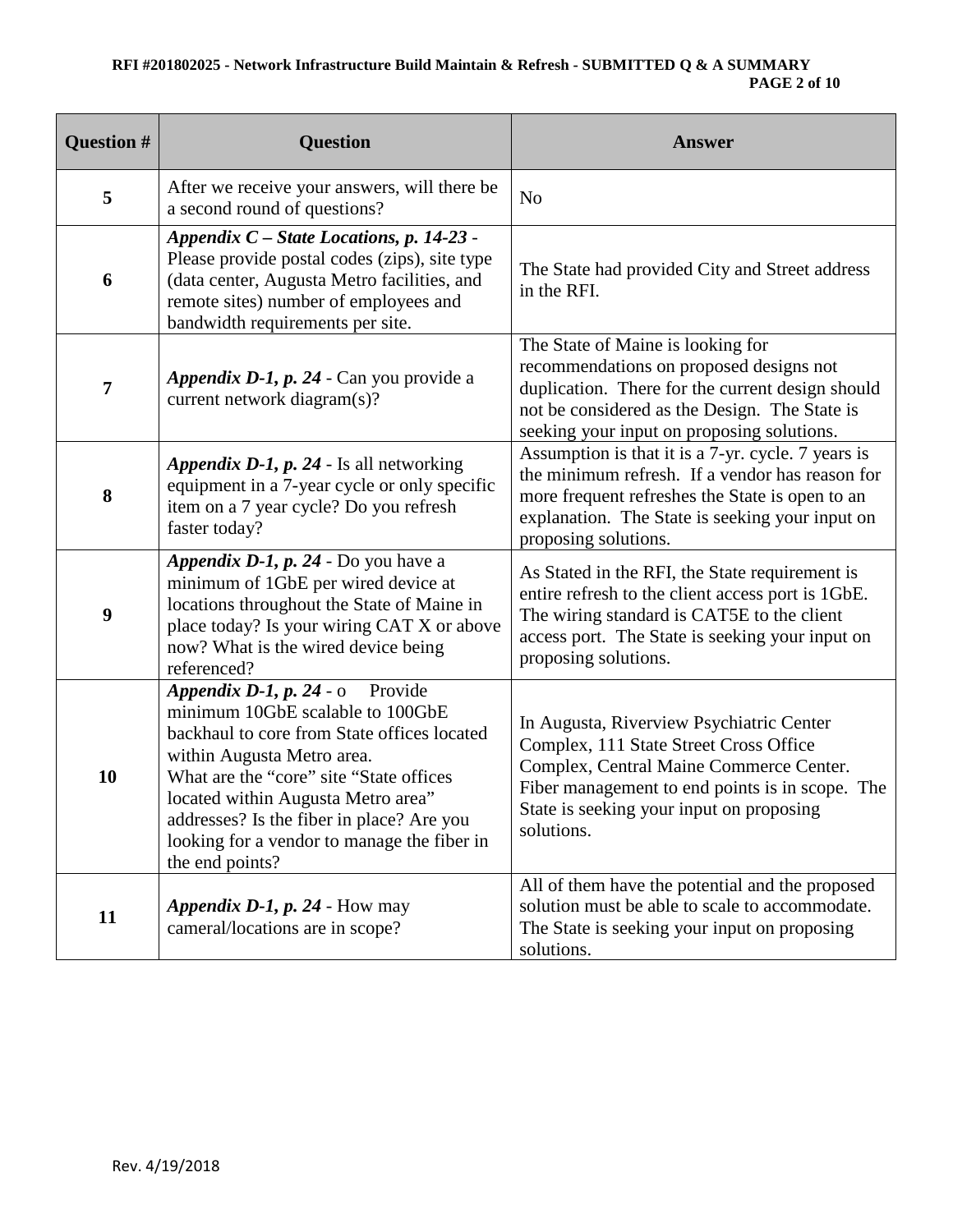| <b>Question #</b> | <b>Question</b>                                                                                                                                                                                                                                                                                                                                                                                         | <b>Answer</b>                                                                                                                            |
|-------------------|---------------------------------------------------------------------------------------------------------------------------------------------------------------------------------------------------------------------------------------------------------------------------------------------------------------------------------------------------------------------------------------------------------|------------------------------------------------------------------------------------------------------------------------------------------|
| 12                | Appendix D-1, p. 24 - o Provide AAA<br>(Authentication, Accounting, Authorization)<br>for all devices accessing State of Maine<br>network, also known as NAC.<br>Provide secure 2 factor remote access<br>$\Omega$<br>for all supported users (remote access VPN)<br>What system/product do you use today for<br>this?                                                                                  | Active Directory, RSA SecurID for 2FA, with<br>Pulse Secure VPN Concentrator. The State is<br>seeking your input on proposing solutions. |
| 13                | Appendix D-1, p. 24 - o Provide high<br>quality low latency jitter free transport for<br>all VOIP (Voice over Internet Protocol)<br>Systems traffic.<br>Is this what you currently have in place?<br>How is it being measured today? What tools<br>are you using? The State is seeking your<br>input on proposing solutions.                                                                            | Orion Solar Winds is currently being used. The<br>State is seeking your input on proposing<br>solutions.                                 |
| 14                | Maintain 2ms<br>Appendix D-1, p. 24 - $\circ$<br>round trip or less latency for all Augusta<br>Metro sites<br>Maintain 20ms round trip or less<br>$\mathbf{O}$<br>latency from remote sites<br>Is this what you currently have in place?<br>How is it being measured today? What tools<br>are you using? The State is seeking your<br>input on proposing solutions.                                     | See 13                                                                                                                                   |
| 15                | Appendix D-1, p. 24 - What is current<br>design: central ISP connect to DC or do<br>other sites have direct access?                                                                                                                                                                                                                                                                                     | Central ISP. The State is seeking your input on<br>proposing solutions.                                                                  |
| 16                | Appendix D-1, p. 24 - o Provide secure<br>communications for fixed and mobile Dept.<br>Public Safety users adhering to CJIS<br><b>Standards</b><br>What is used today? The State is seeking<br>your input on proposing solutions.<br>Is this different from your VPN users? If so,<br>how is it being done and what tools are used<br>today? The State is seeking your input on<br>proposing solutions. | See 12                                                                                                                                   |
| 17                | Appendix D-1, p. 24 - o Provide secure<br>wired, wireless and remote connections for<br>Maine Revenue Services compliant to NIST<br>800-53, latest version standards. How many<br>links/users or is this for all connections?                                                                                                                                                                           | The State is seeking your input on proposing<br>solutions. For the purposes of this RFI assume<br>all connections must comply.           |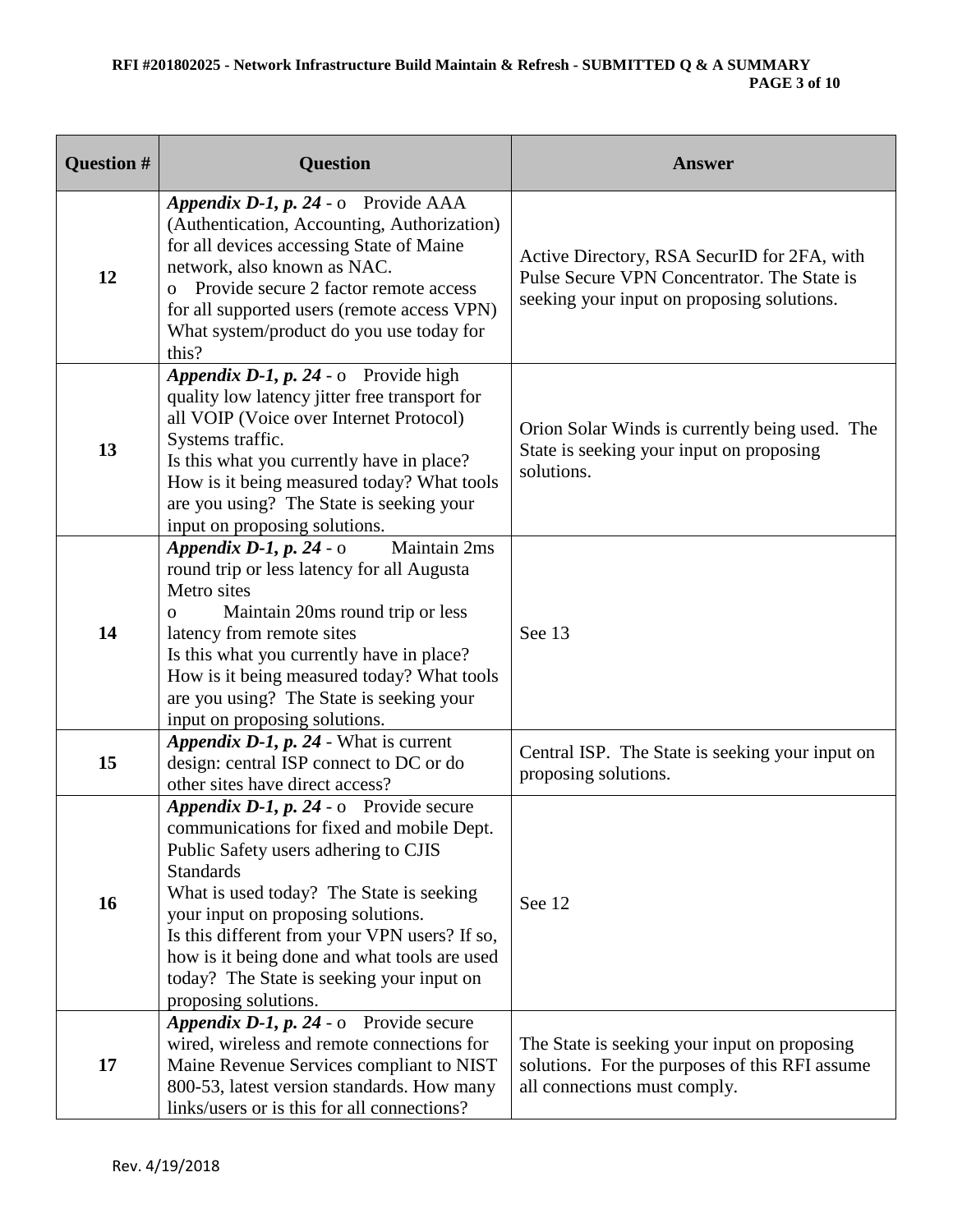# **RFI #201802025 - Network Infrastructure Build Maintain & Refresh - SUBMITTED Q & A SUMMARY PAGE 4 of 10**

| <b>Question #</b> | <b>Question</b>                                                                                                                                                                                                                                                                        | <b>Answer</b>                                                                                                                                                                    |
|-------------------|----------------------------------------------------------------------------------------------------------------------------------------------------------------------------------------------------------------------------------------------------------------------------------------|----------------------------------------------------------------------------------------------------------------------------------------------------------------------------------|
| 18                | Appendix D-2, p. 24 - Where are your DC?<br>Is what is detailed in D-2 what you have<br>today?<br>What is the age of the current infrastructure?<br>When was the last refresh?<br>Who is the manufacture on site today?<br>What (e.g. feature sets, levels) are you<br>using?          | Augusta, refresh in progress. We are a Network<br>Cisco shop and Firewall is currently Check<br>Point. The State is seeking your input on<br>proposing solutions                 |
| 19                | Appendix D-3, p. 25 - o Horizontal<br>cabling from Telco Closet Network<br>Switching to desktop will be a minimum of<br>CAT5E.<br>Is CAT5E in place today?                                                                                                                             | Yes, in most cases. We continue to evaluate the<br>marginal cases upon request, and we expect the<br>vendor to continue to do so.                                                |
| 20                | Appendix D-3, p. 25 - $\circ$ Vertical cabling<br>from building main distribution frame to<br>telco closets will be single mode fiber<br>Data and Voice<br>How much activity (projects/refits/new<br>sites)?                                                                           | This is totally dependent on the needs of the<br>customer. Vendor would be responsible moving<br>forward all request. The State is seeking your<br>input on proposing solutions. |
| 21                | Appendix D-4, p. 25 - • Synchronous<br>business class bandwidth<br>Is this your current state at all sites?                                                                                                                                                                            | Yes The State is seeking your input on<br>proposing solutions provided they are equal to or<br>better than the current synchronous provide.                                      |
| 22                | Appendix D-4, p. 25 - Routed fully meshed<br>topology<br>Is this an MPLS or Ethernet network?                                                                                                                                                                                          | It is presented to the State as a private layer 2<br>network. The State is seeking your input on<br>proposing solutions.                                                         |
| 23                | Appendix D-5, p. 25 - Remote Site WAN<br>Routers.<br>Is what is detailed in D-5 what you have<br>today?<br>What is the age of the current infrastructure?<br>When was the last refresh?<br>Who is the manufacture on site today?<br>What (e.g. feature sets, levels) are you<br>using? | Refresh in progress. We are a Network Cisco<br>shop and Firewall is currently Check Point. The<br>State is seeking your input on proposing<br>solutions.                         |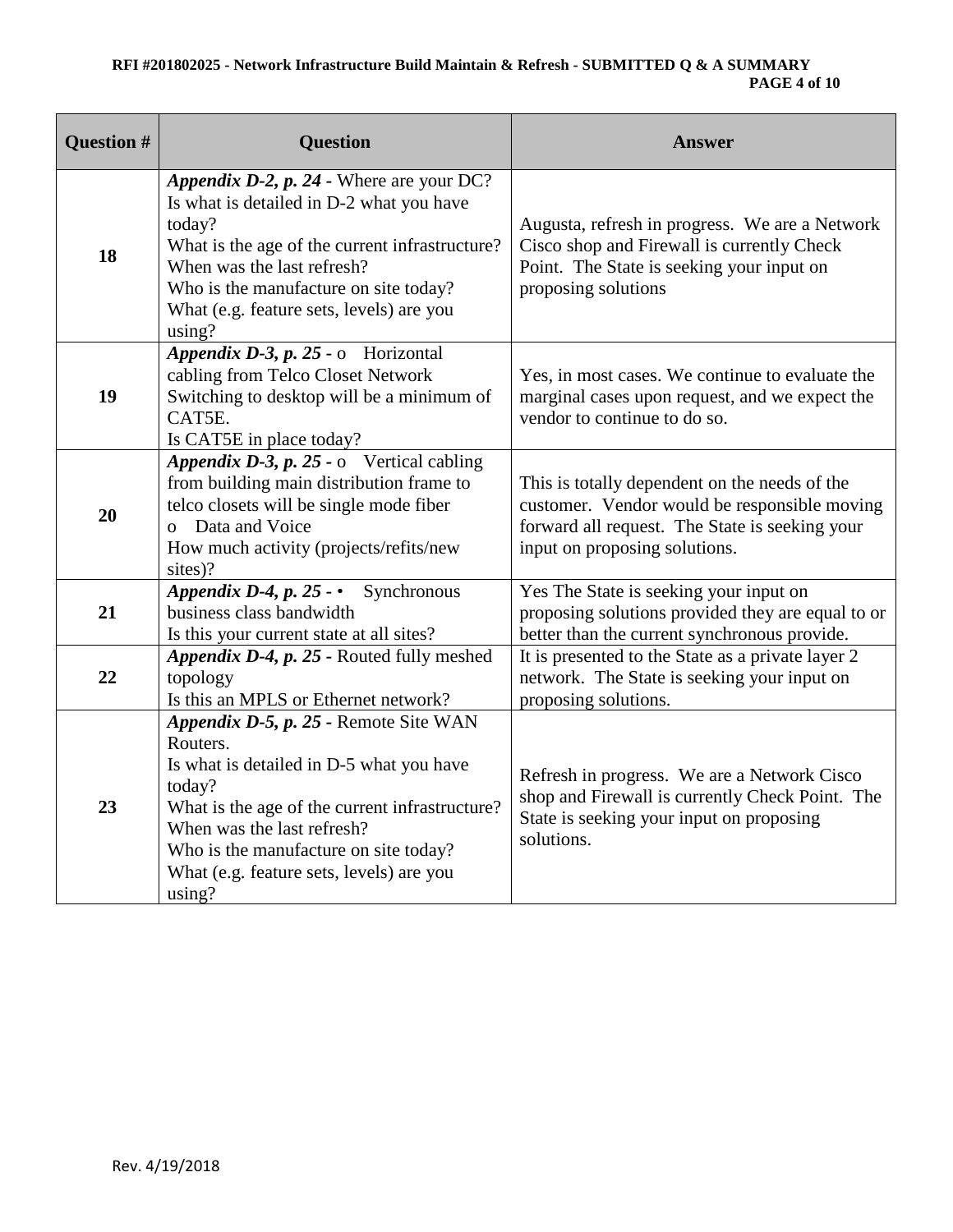### **RFI #201802025 - Network Infrastructure Build Maintain & Refresh - SUBMITTED Q & A SUMMARY PAGE 5 of 10**

| <b>Question #</b> | <b>Question</b>                                                                                                                                                                                                                                                                                                                                            | <b>Answer</b>                                                                                                                                                      |
|-------------------|------------------------------------------------------------------------------------------------------------------------------------------------------------------------------------------------------------------------------------------------------------------------------------------------------------------------------------------------------------|--------------------------------------------------------------------------------------------------------------------------------------------------------------------|
| 24                | Appendix D-6, p. 26 - Client Access and<br>Aggregation Switches which meet the<br>following specification<br>Is what is detailed in D-6 what you have<br>today?<br>What is the age of the current infrastructure?<br>When was the last refresh?<br>Who is the manufacture on site today?<br>What (e.g. feature sets, levels) are you<br>using?             | See 23                                                                                                                                                             |
| 25                | Appendix D-7, p. 27 - WAN Headend<br>Routers<br>Is what is detailed in D-7 what you have<br>today?<br>What is the age of the current infrastructure?<br>When was the last refresh?<br>Who is the manufacture on site today?<br>What (e.g. feature sets, levels) are you<br>using?                                                                          | See 23                                                                                                                                                             |
| 26                | Appendix D-8, p. 28 - Internet Routers<br>Is what is detailed in D-8 what you have<br>today?<br>What is the age of the current infrastructure?<br>When was the last refresh?<br>Who is the manufacture on site today?<br>What (e.g. feature sets, levels) are you<br>using?                                                                                | See 23                                                                                                                                                             |
| 27                | Appendix D-9, p. 28 - Augusta Backbone<br>Core: 4 Chassis based multilayer switches<br>split between two data centers<br>Is what is detailed in D-9 what you have<br>today?<br>What is the age of the current infrastructure?<br>When was the last refresh?<br>Who is the manufacture on site today?<br>What (e.g. feature sets, levels) are you<br>using? | We are a Network Cisco shop and Firewall is<br>currently Check Point. Yes approximately 2<br>years ago. The State is seeking your input on<br>proposing solutions. |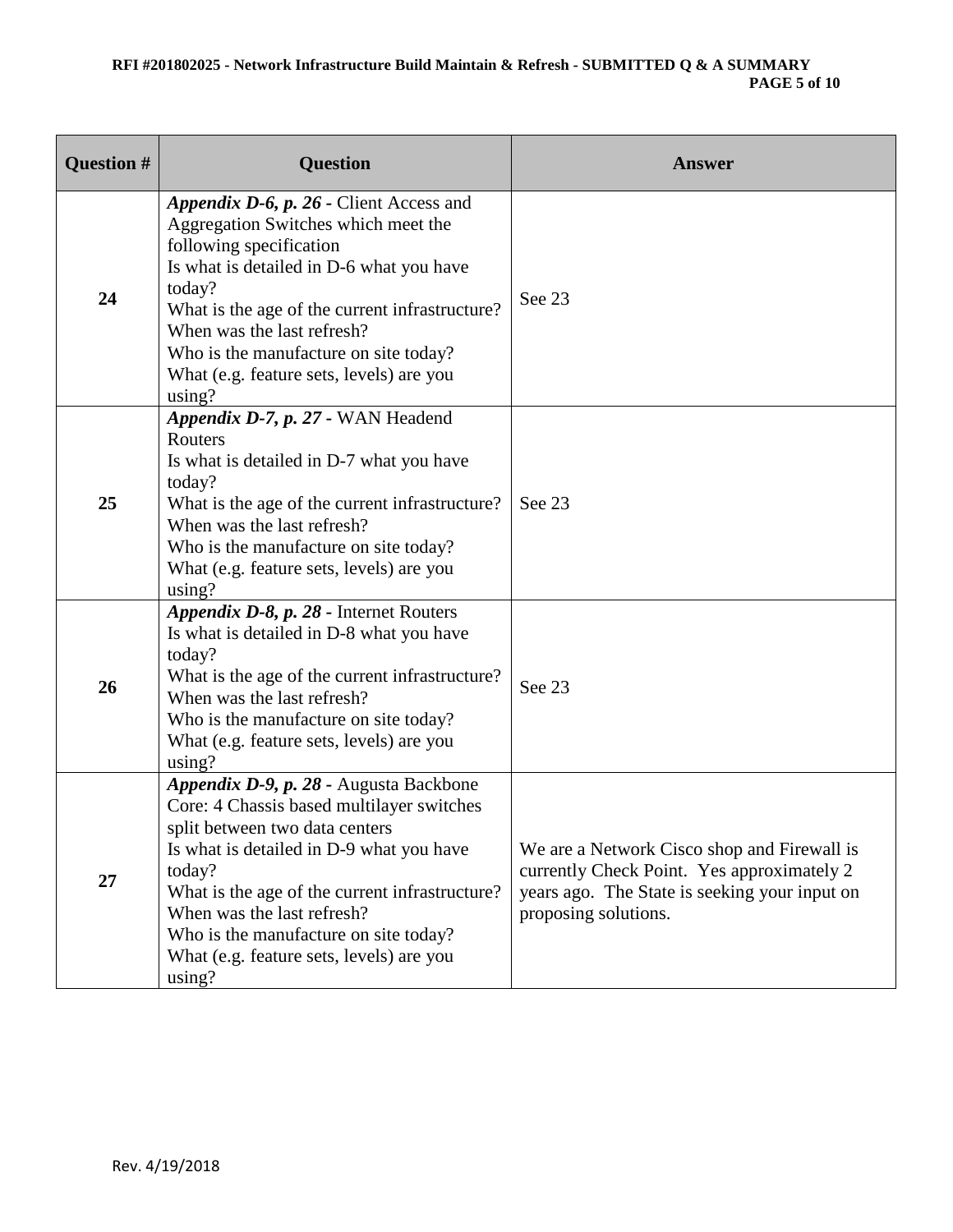### **RFI #201802025 - Network Infrastructure Build Maintain & Refresh - SUBMITTED Q & A SUMMARY PAGE 6 of 10**

| Question # | <b>Question</b>                                                                                                                                                                                                                                                                                                                                                             | <b>Answer</b>                                                                                                                                                                                                                                       |
|------------|-----------------------------------------------------------------------------------------------------------------------------------------------------------------------------------------------------------------------------------------------------------------------------------------------------------------------------------------------------------------------------|-----------------------------------------------------------------------------------------------------------------------------------------------------------------------------------------------------------------------------------------------------|
| 28         | Appendix D-10, p. 29 - Data Center<br>Core/Aggregation - 4 Data Center<br>Core/Aggregation multilayer switches (2 per<br>data center)<br>Is what is detailed in D-10 what you have<br>today?<br>What is the age of the current infrastructure?<br>When was the last refresh?<br>Who is the manufacture on site today?<br>What (e.g. feature sets, levels) are you<br>using? | See 27.                                                                                                                                                                                                                                             |
| 29         | Appendix D-11, p. 30 - Data Center Access<br>Switching.<br>Is what is detailed in D-11 what you have<br>today?<br>What is the age of the current infrastructure?<br>When was the last refresh?<br>Who is the manufacture on site today?<br>What (e.g. feature sets, levels) are you<br>using?                                                                               | See 23 and See 27                                                                                                                                                                                                                                   |
| 30         | Appendix D-11, p. 31 - UPS and Power<br>backups<br>How many of each?<br>What is the age of the current infrastructure?<br>When was the last refresh?<br>Who is the manufacture on site today?                                                                                                                                                                               | The One Data Center has one generator, the<br>other has two. There are 2-Caterpillar and 1-<br>Kohler. The UPS for the Data Centers are<br>Emerson Liebert. In the field, we are APC. The<br>State is seeking your input on proposing<br>solutions. |
| 31         | Appendix $D-12$ , $p. 31$ - Is what is detailed in<br>D-12 what you have today?<br>What is the age of the current infrastructure?<br>When was the last refresh?<br>Who is the manufacture on site today?                                                                                                                                                                    | Legacy Juniper/Aruba. Moving to Cisco. The<br>State is seeking your input on proposing<br>solutions.                                                                                                                                                |
| 32         | Appendix D-13, p. 31 - Load Balancer<br>(Hardware)<br>What's in place today MFG, functions (e.g.<br>GTM, LTM?)<br>What is the age of the current infrastructure?<br>When was the last refresh?                                                                                                                                                                              | The State is currently on Radware/Alteon. The<br>State is seeking your input on proposing<br>solutions.                                                                                                                                             |
| 33         | Appendix D-13, p. 31 - 5 virtual devices at<br>each datacenter<br>On what machines? The State is seeking<br>your input on proposing solutions.                                                                                                                                                                                                                              | See 32                                                                                                                                                                                                                                              |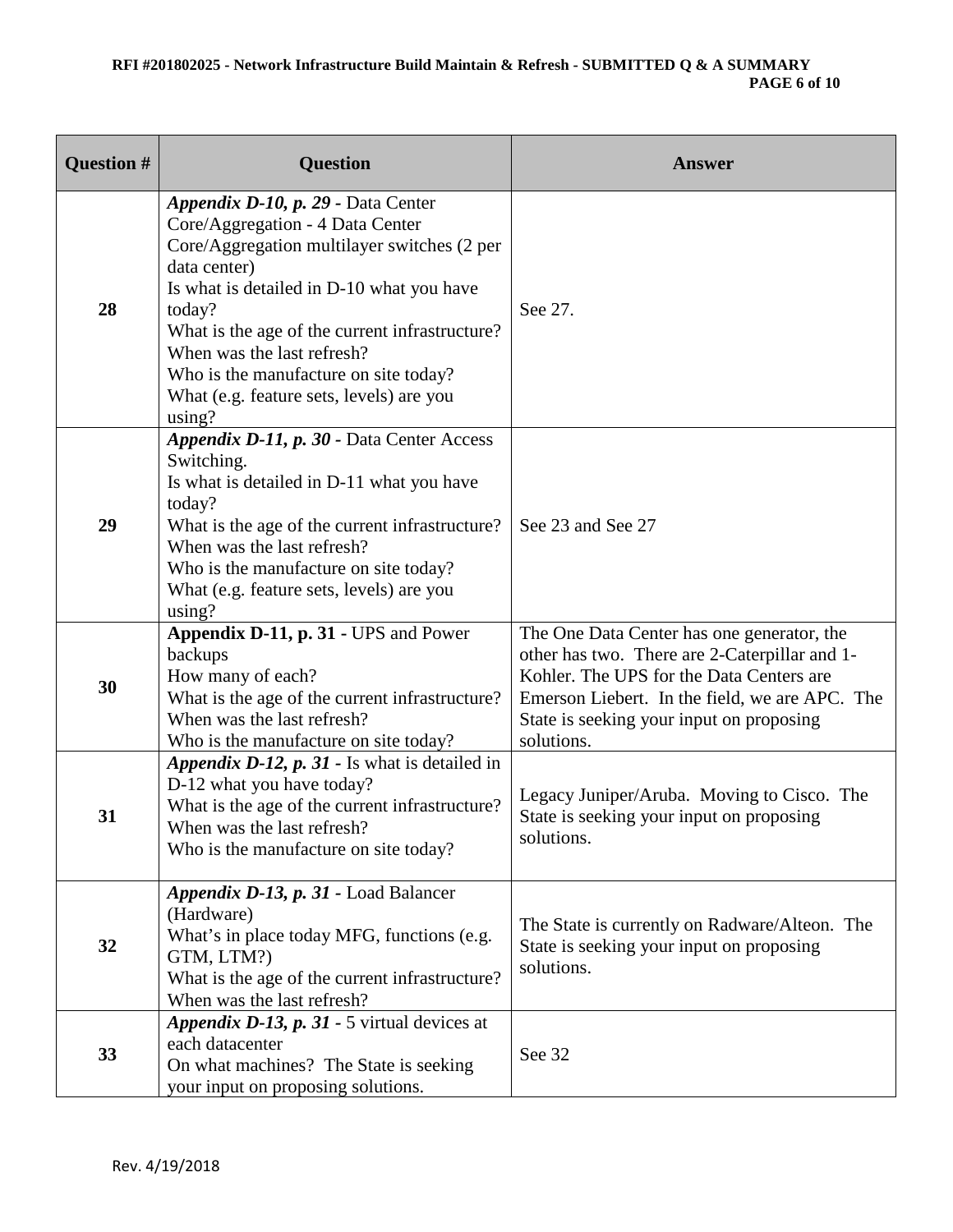# **RFI #201802025 - Network Infrastructure Build Maintain & Refresh - SUBMITTED Q & A SUMMARY PAGE 7 of 10**

| Question # | <b>Question</b>                                                                                                                                                                                                                                                                                                                                                                                                                                                                                                                                                                                                                                                          | <b>Answer</b>                                                                                                                                                                                                                                                                        |
|------------|--------------------------------------------------------------------------------------------------------------------------------------------------------------------------------------------------------------------------------------------------------------------------------------------------------------------------------------------------------------------------------------------------------------------------------------------------------------------------------------------------------------------------------------------------------------------------------------------------------------------------------------------------------------------------|--------------------------------------------------------------------------------------------------------------------------------------------------------------------------------------------------------------------------------------------------------------------------------------|
| 34         | Appendix D-15, p. 31 - Phone System<br>What's in place today MFG?<br>What is the age of the current infrastructure?<br>When was the last refresh?                                                                                                                                                                                                                                                                                                                                                                                                                                                                                                                        | AVAYA. This proposal is limited to transport<br>and quality of transport for the purpose of<br>supporting the current phone system.                                                                                                                                                  |
| 35         | Appendix D-16, p. 32 - Is what is detailed in<br>D-16 what you have today?<br>What is the age of the current infrastructure?<br>When was the last refresh?<br>Who is the manufacture on site today? The<br>State is seeking your input on proposing<br>solutions.                                                                                                                                                                                                                                                                                                                                                                                                        | Yes. Firewall is currently Check Point. The<br>State is seeking your input on proposing<br>solutions.                                                                                                                                                                                |
| 36         | Appendix D-17, $p. 32$ - It is the<br>responsibility of the vendor to utilize the<br>State of Maines ticketing system. What<br>version of Footprints is in use today?                                                                                                                                                                                                                                                                                                                                                                                                                                                                                                    | We are currently on BMC Footprints, subject to<br>change over time. The State is expecting the<br>vendor to be part of the ticketing system and<br>would need to move with the State as that<br>system moves and changes. The State is seeking<br>your input on proposing solutions. |
| 37         | Please rank the following areas on a scale<br>from 1 to 5 with 1 being the highest<br><b>priority</b><br>Network devices in need of refresh, based<br>on vendor EOL or modern/advanced<br>technology requirements<br>LAN switching<br><b>Wireless LAN</b><br><b>LAN</b> routers<br><b>WAN</b> routers<br>Security appliances / firewalls<br>Traffic management (ie: load<br>balancers, transport optimization,<br>etc)<br>Areas in need of improvements, either<br>people skills or tools<br>Troubleshooting<br>Monitoring<br>Administration / change requests<br>Security auditing, incident handling<br>Projects, designs, deployments<br>Technology vendor management | See 23. The State is seeking your input on<br>proposing solutions.                                                                                                                                                                                                                   |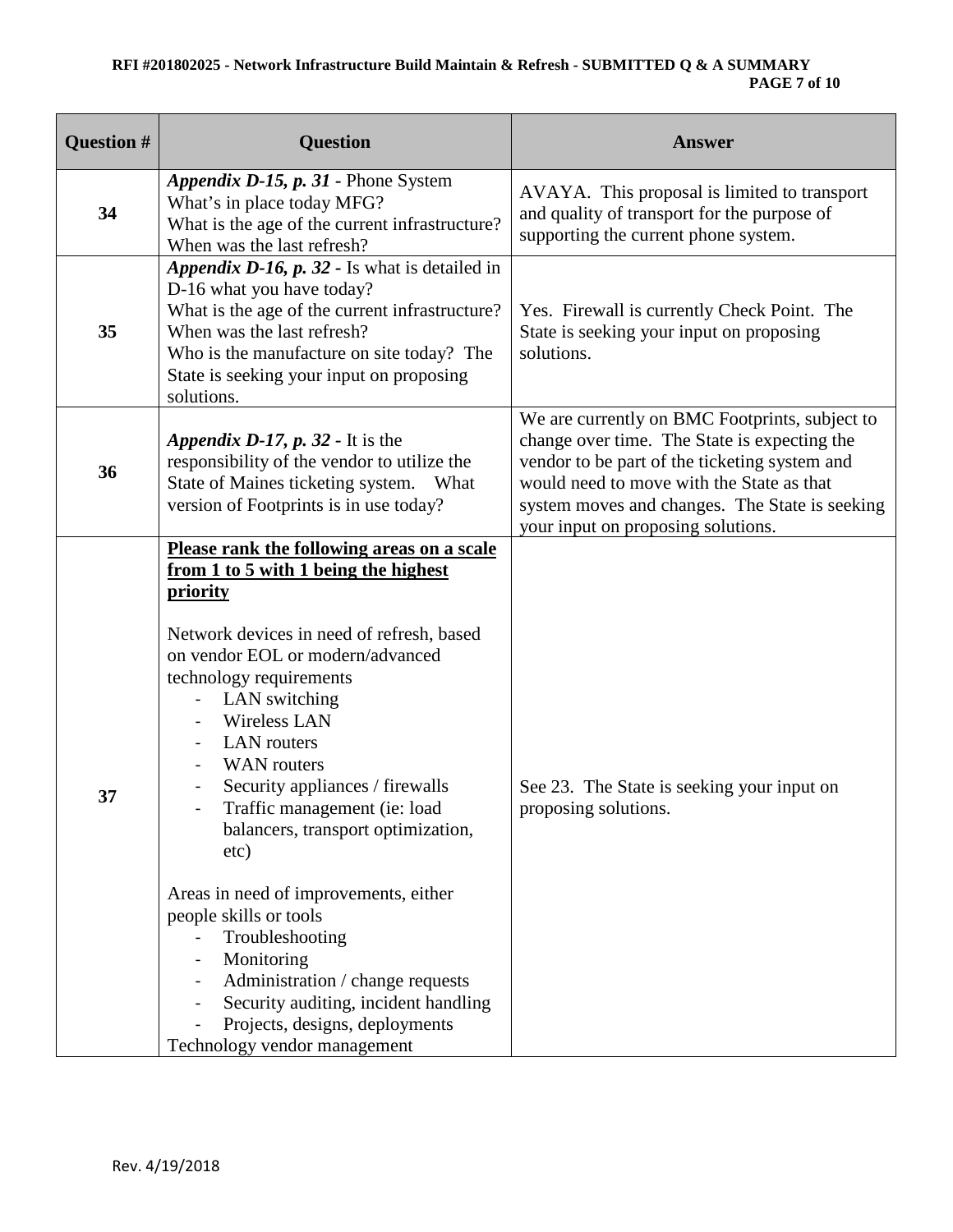# **RFI #201802025 - Network Infrastructure Build Maintain & Refresh - SUBMITTED Q & A SUMMARY PAGE 8 of 10**

| Question # | <b>Question</b>                                                                                                                                                                                                                                                                                                                                                                                                                | <b>Answer</b>                                                                                                                                                                                                                              |
|------------|--------------------------------------------------------------------------------------------------------------------------------------------------------------------------------------------------------------------------------------------------------------------------------------------------------------------------------------------------------------------------------------------------------------------------------|--------------------------------------------------------------------------------------------------------------------------------------------------------------------------------------------------------------------------------------------|
| 38         | Appendix D, D-1 – General<br>Are all networking devices to be monitored<br>"managed" devices?                                                                                                                                                                                                                                                                                                                                  | Yes. The State is seeking your input on<br>proposing solutions.                                                                                                                                                                            |
| 39         | $D-3 - Campus$ Wiring<br>Will the vendor be responsible for the<br>running, termination, labeling, and repair of<br>physical cable plant in each location?                                                                                                                                                                                                                                                                     | yes                                                                                                                                                                                                                                        |
| 40         | D-14 - Building Standards<br>1. Please explain further what is<br>required of the vendor in this area?<br>2. What level of governance will be<br>required?                                                                                                                                                                                                                                                                     | This is architectural role around building<br>security standards and governances. The State is<br>seeking your input on proposing solutions.                                                                                               |
| 41         | D-17 Labor requirements<br>1. Does the 60 minute requirement for<br>dispatch and respond include remote<br>response or is this an onsite SLA?<br>2. Where are the change management<br>meeting held, and is remote<br>attendance acceptable?<br>SIEM – does the State of Maine have a<br>current SIEM platform that the vendor will<br>be expected to leverage or will the vendor<br>be required to provide the SIEM platform? | Both remote and onsite. Augusta, remote call in<br>to the Change Management is acceptable for<br>most meeting. There is an After-Action<br>Reporting on all incidents required. The State is<br>seeking your input on proposing solutions. |
| 42         | Is there a list of manufacturers that vendors<br>would be supporting?                                                                                                                                                                                                                                                                                                                                                          | The State is seeking your input on proposing<br>solutions.                                                                                                                                                                                 |
| 43         | Is there a published list of potential<br>responders to the RFI that can be shared?                                                                                                                                                                                                                                                                                                                                            | See 2                                                                                                                                                                                                                                      |
| 44         | Is the State also looking for a vendor to<br>procure the equipment?                                                                                                                                                                                                                                                                                                                                                            | Yes. The State is seeking your input on<br>proposing solutions.                                                                                                                                                                            |
| 45         | Will separate bids be allowed for the various<br>sections within the future RFP or will this be<br>an all-or-none contract?                                                                                                                                                                                                                                                                                                    | <b>TBD</b>                                                                                                                                                                                                                                 |
| 46         | Part II, A, #6, page 6 - What does "refresh"<br>mean to the State, e.g. equipment<br>replacement or firmware upgrade?                                                                                                                                                                                                                                                                                                          | All inclusive                                                                                                                                                                                                                              |
| 47         | Appendix D, pages 24-32 - Which items in<br>Appendix D need to be replaced and<br>managed versus just managed?                                                                                                                                                                                                                                                                                                                 | The State is seeking your input on proposing<br>solutions.                                                                                                                                                                                 |
| 48         | Appendix D, pages 24-32 - Are the<br>requirements listed what is currently in<br>place or what we need to do?                                                                                                                                                                                                                                                                                                                  | The State is seeking equal to or better than.                                                                                                                                                                                              |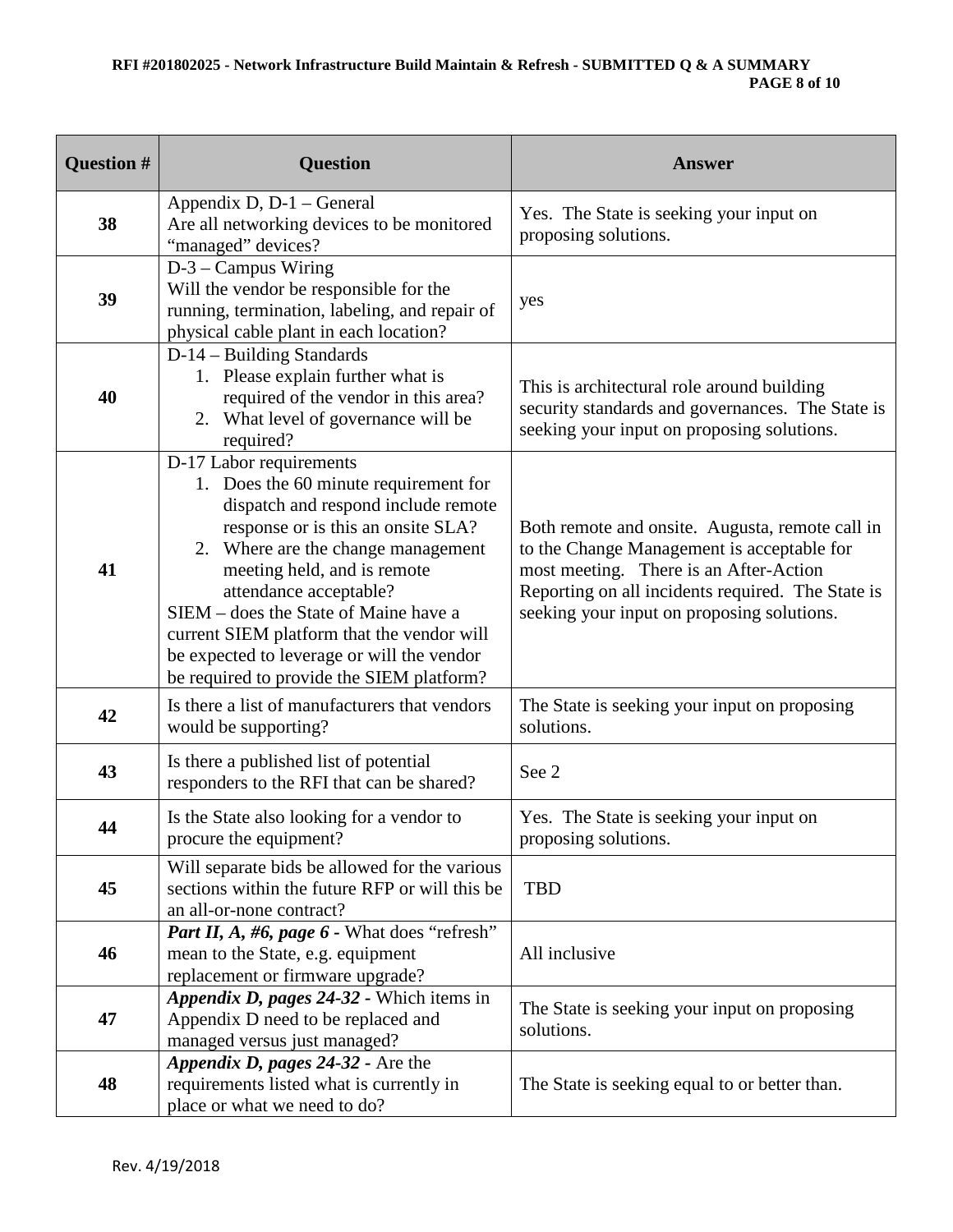# **RFI #201802025 - Network Infrastructure Build Maintain & Refresh - SUBMITTED Q & A SUMMARY PAGE 9 of 10**

| <b>Question #</b> | <b>Question</b>                                                                                                                                                                                                                                                                                                                                                         | <b>Answer</b>                                                                                                                                                                                                                                                                                                                                                                                                                                                                                                                                                                                                                     |
|-------------------|-------------------------------------------------------------------------------------------------------------------------------------------------------------------------------------------------------------------------------------------------------------------------------------------------------------------------------------------------------------------------|-----------------------------------------------------------------------------------------------------------------------------------------------------------------------------------------------------------------------------------------------------------------------------------------------------------------------------------------------------------------------------------------------------------------------------------------------------------------------------------------------------------------------------------------------------------------------------------------------------------------------------------|
| 49                | Appendix D, D-3, page 25 - Are you<br>looking for vendors to provide cabling as<br>well?                                                                                                                                                                                                                                                                                | Yes. The State is seeking equal to or better than.                                                                                                                                                                                                                                                                                                                                                                                                                                                                                                                                                                                |
| 50                | <i>Part I, B, #6, page 5 - Will all information</i><br>provided within the RFI responses be open<br>to public view, including pricing?                                                                                                                                                                                                                                  | The State of Maine considers all submissions to<br>a <b>Request for Information</b> (RFI) to be public<br>information.<br>Per the RFI, Pg. 8, Section IV –<br><b>SUBMISSION REQUIREMENTS:</b> As this is<br>not a competitive RFP process, Respondents<br>should not provide any specific cost or<br>customized pricing documentation in their<br>response.<br>However, the State of Maine does seek, Per the<br><b>RFI, Pg. 6, PART II - INFORMATION</b><br><b>SOUGHT</b> - a "rough estimate" for providing<br>these services. Please include what the estimate<br>is based on and what is not part of the overall<br>estimate. |
| 51                | Would the State consider operationalizing<br>all existing assets that are part of the RFI<br>into one operational annual cost?                                                                                                                                                                                                                                          | The State is seeking your input on proposing<br>solutions.                                                                                                                                                                                                                                                                                                                                                                                                                                                                                                                                                                        |
| 52                | Appendix D section 12 Page 31 - Is the<br>State of Maine looking for one vendor to<br>fulfill all technical tasks or can a vendor bid<br>on the sections applicable to their business<br>model? For example, RF-Works Inc.<br>provides an enterprise managed wireless<br>model that meets FIPS and NIST security<br>requirements but does not offer<br>a VOIP solution. | The State is seeking your input on proposing<br>solutions.                                                                                                                                                                                                                                                                                                                                                                                                                                                                                                                                                                        |
| 53                | Is the responding company required to have<br>an office in the State of Maine?                                                                                                                                                                                                                                                                                          | See section D-17 of the RFI. Must meet SLA.<br>Current standby staff report to office within one<br>$(1)$ hour of call.                                                                                                                                                                                                                                                                                                                                                                                                                                                                                                           |
| 54                | Will State of Maine allow an extension on<br>the response of this RFI?                                                                                                                                                                                                                                                                                                  | See 1                                                                                                                                                                                                                                                                                                                                                                                                                                                                                                                                                                                                                             |
| 55                | Are the RFI responses that are received<br>going to be made public? If so, when?                                                                                                                                                                                                                                                                                        | See 50                                                                                                                                                                                                                                                                                                                                                                                                                                                                                                                                                                                                                            |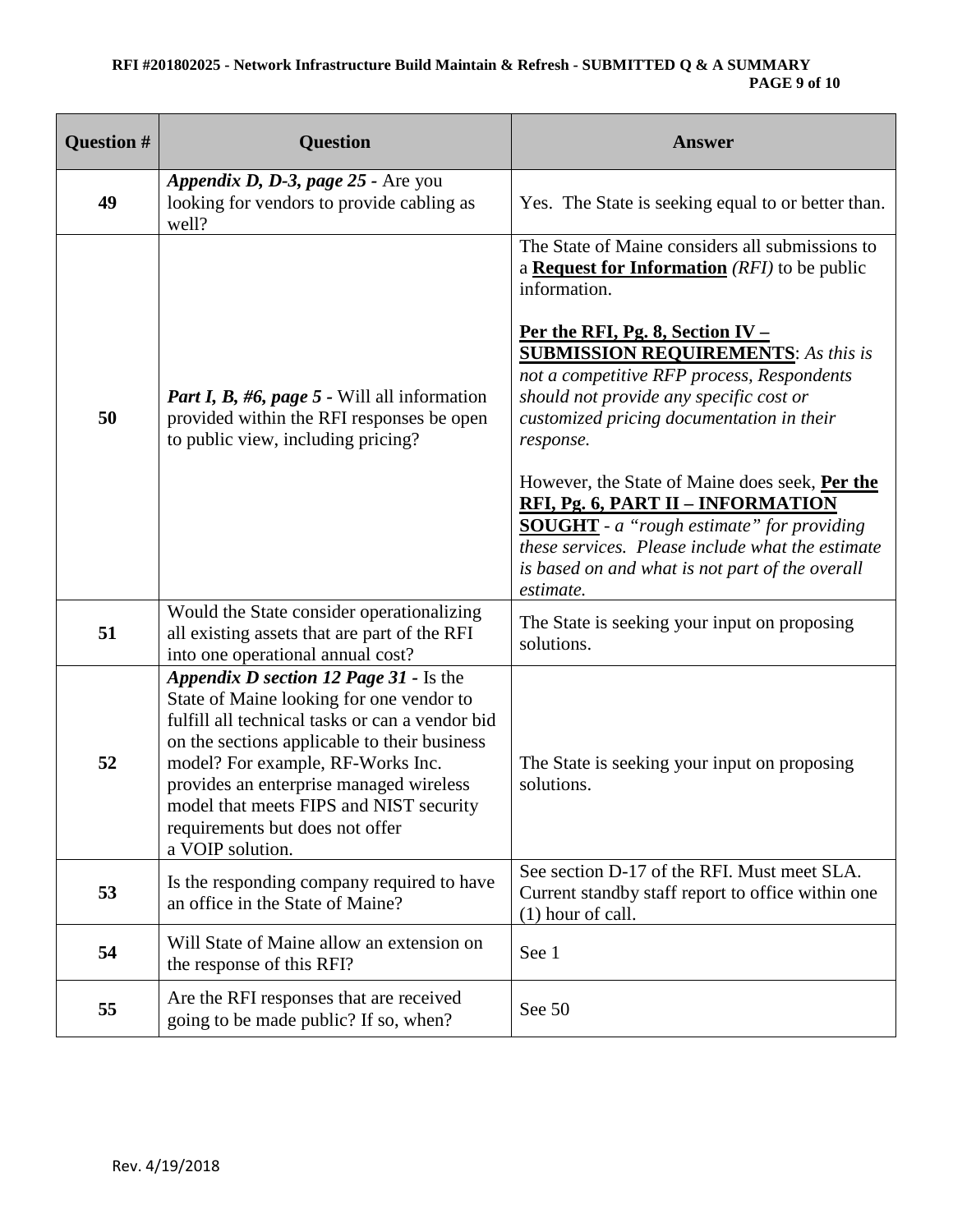#### **RFI #201802025 - Network Infrastructure Build Maintain & Refresh - SUBMITTED Q & A SUMMARY PAGE 10 of 10**

| Question # | <b>Question</b>                                                                           | Answer                                                                                                                                                                                                                                                                                                                                                                                            |
|------------|-------------------------------------------------------------------------------------------|---------------------------------------------------------------------------------------------------------------------------------------------------------------------------------------------------------------------------------------------------------------------------------------------------------------------------------------------------------------------------------------------------|
| 56         | If they are going to be made public, can we<br>request to redact proprietary information? | No. The State of Maine considers all<br>submissions to a Request for Information<br>$(RFI)$ to be public information.<br>The State of Maine, through this RFI, is seeking<br>general information in order to better<br>understand a marketplace and/or specific subject<br>matter. It is recommended that Proprietary<br>information not be included as no opportunity to<br>redact can be given. |